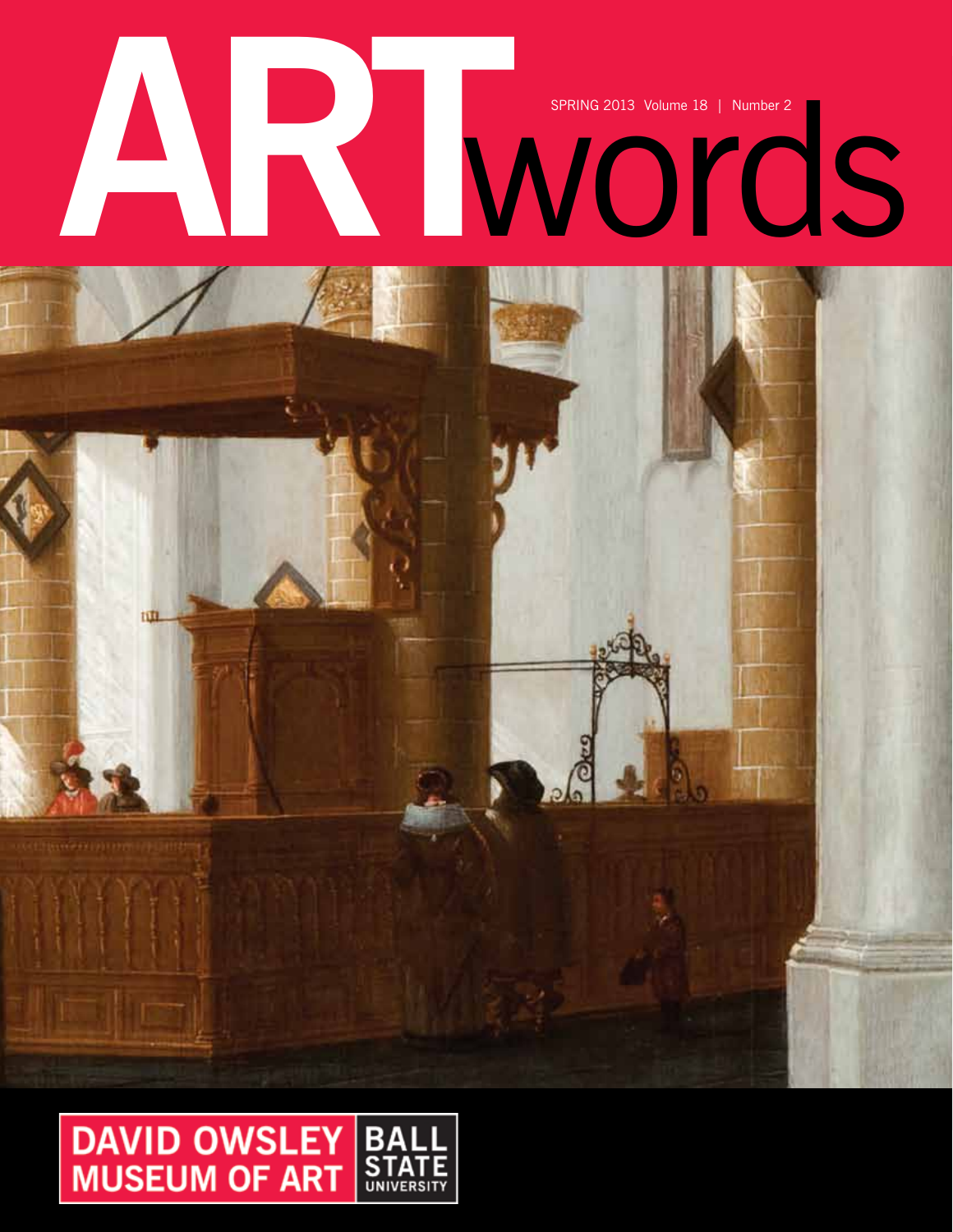# **ART**words

**David Owsley Museum of Art** *Serving East Central Indiana since 1936*

#### Friends Executive Committe

Donald Whitaker *Chairperson*

Barbara Alvarez-Bohanon Cecil Bohanon Melissa Daniels Ann Johnson Sarojini Johnson Sandra Kelly Joan Malje Fred Meyer Olga Mounayar Patricia Schaefer Kent Shuff

*Ex officio* Peter F. Blume *Director David Owsley Museum of Art* Jennifer Williams

*President David Owsley Museum of Art Alliance*

Muggs Gooden *President Muncie Art Students League*

Robert Kvam *Dean College of Fine Arts* Sarah Jenkins *Director of Development*

#### **MUSEUM STAFF**

Peter F. Blume *Director* Carl Schafer *Associate Director* Tania Said Schuler *Curator of Education* Randy Salway *Exhibition Designer/Preparator*

#### ARTwords

Editor | Carl Schafer Writer | Carmen Siering Design | Marin & Marin

ARTwords is published three times a year by the David Owsley Museum of Art in Muncie, Indiana ©2013. All rights reserved

COVER (Detail) FULL IMAGE (page 3) right: *Interior of the Grote Kerk, Dordrecht with an Elegant Couple 1654* Daniel de Blieck Oil on panel David T. Owsley Collection



# From the **Director**

 Expansion projects at art museums have an unsettling effect on ours, the most orderly of professions. Modern museum practice has a history that goes back only to the nineteenth century. Frequently the material culture of the known world was hauled into European centers of civilization by the colonial system of domination, which usually had the outcome of derailing a sophisticated indigenous culture with callous disregard of local standards. The great

museums of ethnographic art in Berlin, Paris, and London all had the origins of their collections in this colonial era gathering. Categorized as "primitive" to distinguish this art from its European counterpart, it was kept in institutions apart from the art museum's lofty precincts.

But beginning in the early twentieth century, contemporary artists, especially in Paris and Berlin, began to notice African works with a new appreciation for their formalist energy and exquisite craft. In Paris, Picasso and Matisse, and the German Expressionists Erich Heckel and Emile Nolde, found new vocabularies for expression in these exotic works of art, then poorly understood outside of the context of their own far away cultures. The accepted regard, until very late in the twentieth century, was that they were products of an uncritical craft enterprise, cyclically repeating formulae from generation to generation.

 The reinstallation of the David Owsley Museum of Art's collections of African, Native American, and Pacific Island art has given us the opportunity to consider which information we convey about the works in our care and how we do it. Country of origin and even a more refined point of origin is usually possible; on the rare occasion that a work was collected in the field, we can sometimes identify the village, the market, or a confluence of rivers where our object was purchased. The culture or people within whose embrace it was made can usually be identified at least stylistically. But who actually made an object? Although we are a distance away from identifying these artists by name, we can at least dignify them by calling them artists, people of exceptional sensitivity and unusual skill in the service of their communities. Their reputations within those much smaller worlds would have precluded need for a signature. Their fame and their value to those communities would have preceded their work.

Peter Blume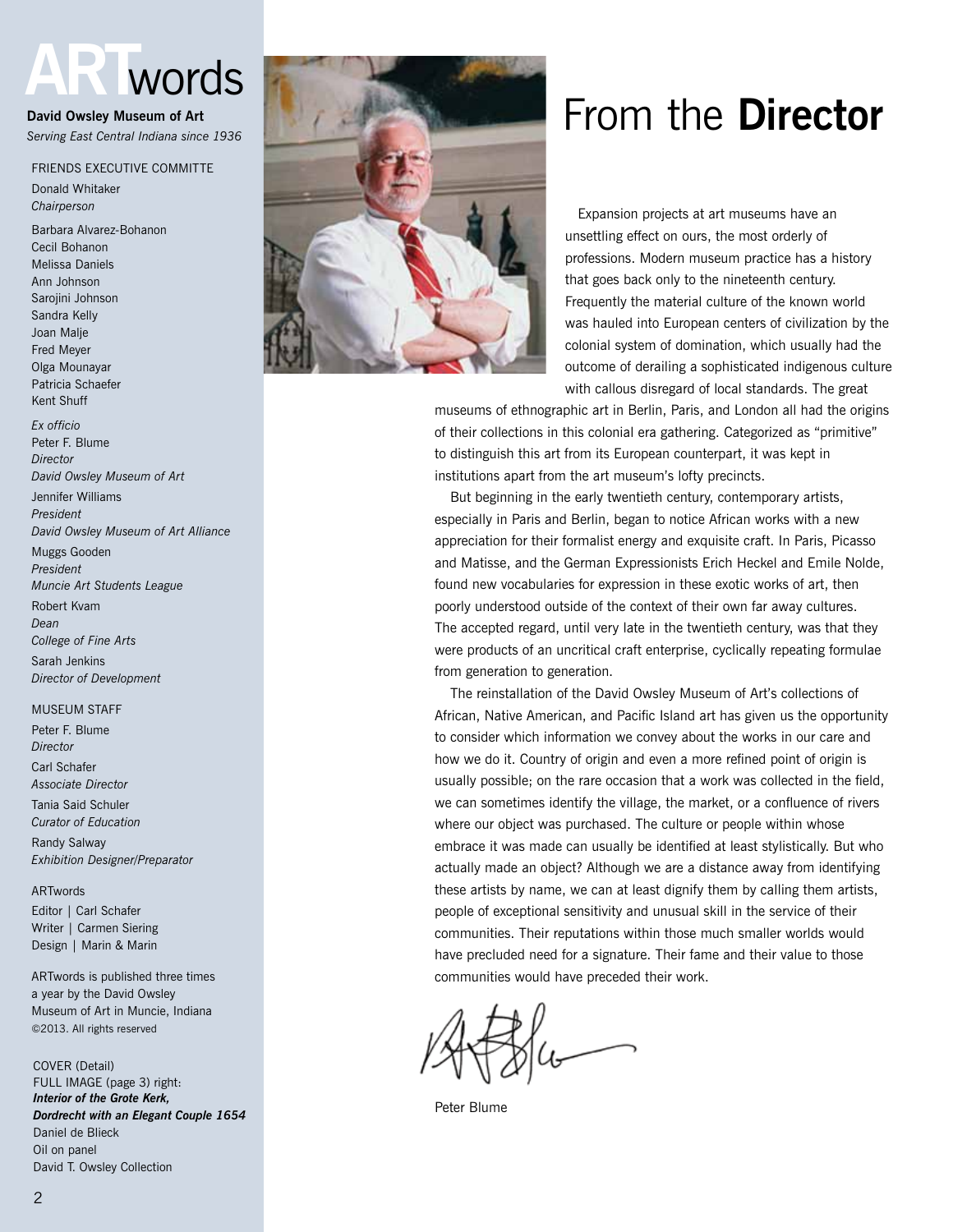# New acquisition Daniel **de Blieck**

*Interior of the Grote Kerke* (1654) by Dutch artist Daniel de Blieck is new to the museum and hanging on the balcony.

 De Blieck, who began his career as an architect, primarily painted church interiors. Director Peter Blume notes that the symbolism in these paintings would have been notable to a seventeenth century audience in ways we might not readily appreciate today.

"The Dutch Reform churches became extremely plain," Blume says. "What became important was the word of God as it was proclaimed from the pulpit."

 De Blieck offers the viewer a wealth of symbolism, from the centrality of the pulpit to the inclusion of a beggar boy, a reminder of the virtue of Christian charity. There is a patch of light that falls on the pavement under which someone of wealth and importance could have been buried—a reminder of the inevitably of death. Even the way the scene is revealed the pulling back of a curtain to unveil what was hidden before—is itself a metaphor for the Christian message of salvation.

"The painting is rich in disguised Christian symbolism, and tells a very different story than a Catholic artist would have told,"





**Robert Root-Bernstein**

# Wednesday, April 10|2013 Robert Root-Bernstein to present **Edmund F. Petty Memorial Lecture**

 Robert Root-Bernstein, professor of physiology at Michigan State University, will present the annual Edmund F. Petty Memorial lecture, at 5 pm, April 10, at the museum. Root-Bernstein is a 1981 MacArthur Fellow and has researched and consulted on creativity for more than fifteen years. Among other books, he has authored *Sparks of Genius: The Thirteen Thinking Tools of the World's Most Creative People.*

**Make reservations for an elegant dinner with Root-Bernstein following the lecture. \$40 for Friends members, \$48 for non-members. Call 765.285.5242 for more information.**

3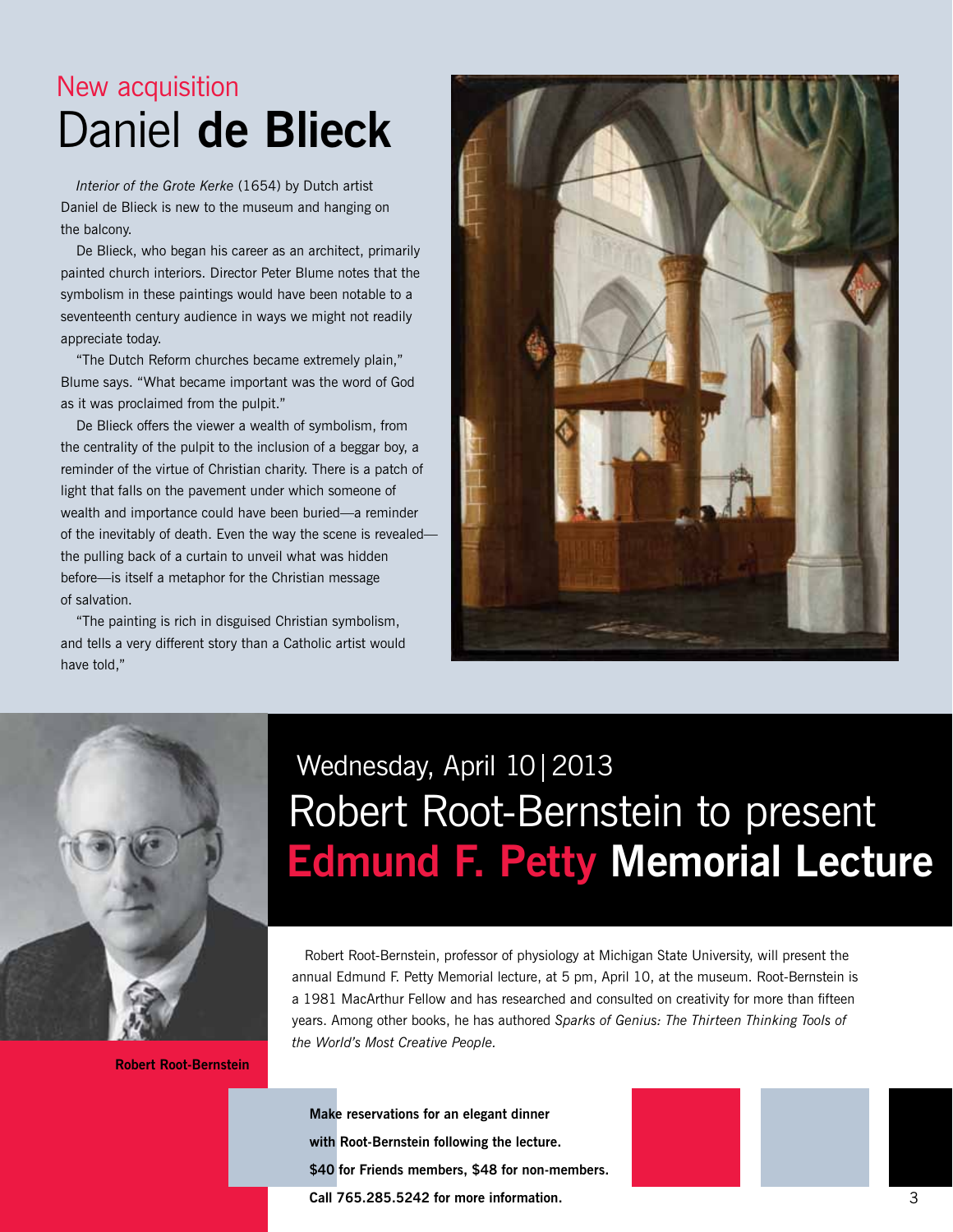## **Docent Choice** Tours

#### Saturdays | 2:30 pm January 12 - April 26

**No reservations are necessary for these enlightening and informative tours of our collection.** 

*Meet your docent (tour guide) in the Sculpture Court.*

# **Yoga** in the **Museum** First Fridays | 8:00 am

February 1 | March 1 | April 6

Wake up your morning with tension-releasing yoga led by instructor Sarah Lyttle. Yoga mats are provided or bring your own. *Meet in the Sculpture Court.*

\$10 BSU affiliates | \$13 BSU non-affiliates Please register early,

minimum of 8 participants is required.

To register and pay, visit

http://bsu.edu/recreation/instructional-classes.html *In partnership with Ball State Recreation Services* 

## **Meditation** in the **Museum** Fridays | 3:30 pm January 11 - April 26

The last hour of the last weekday is reserved for quiet time at the David Owsley Museum of Art. Note: Occasional evening events will limit access.

Meditation is a wonderful way to start your weekend You can find free downloadable relaxation MP3s for you computer, iPod, or other devices.

*In partnership with Ball State University Working Well*

# **Calendar** of **Events** *spring*

# **january**

# **9** Wednesday | Noon

**Alliance Luncheon & Program: Results and Evaluation of Look to Learn: Critical Thinking Using Visual Image**s**\*** Ball State University Professor Emerita Felicia Dixon, Department of Educational Psychology, was the evaluator of the Look to Learn project, a collaboration between the David Owsley Museum of Art, Teachers College, and Burris Laboratory School. Teachers used Visual Thinking Strategies with selected images from the museum and other museums from around the world to enhance critical thinking and language skills in third, fourth, and fifth graders.

*Alumni Center, Meeting Room 2*

# **10** Thursday | 3:30 pm

#### **Docent Informational Meeting**

Visit the David Owsley Museum of Art and meet education staff and current docents to learn how becoming a tour leader can expand your knowledge, experience, and network.

## **21** Monday

**Museum closed for Martin Luther King Jr. holiday**

#### below: *Chandelle,* **1986**

Norman Bluhm, oil on canvas Gift from the family of Norman Bluhm Featured at Art High at Noon: Abstract Impressionism March 26

#### **Sketching** in the **Museum**

Fridays | 3:30 pm January 11 - April 26

Supplies provided.

Please stop at the front desk for pecil, sketch boards, paper and instructions.



# **february**

# **1** Friday | 8:00 am

**Yoga in the Museum Sculpture Court**

*See list of continuing programs*

# **12** Tuesday | Noon

#### **Art High at Noon: Romanticism**

Join a docent for an introduction to how works of art in the David Owsley Museum of Art collection embody Romanticism

*Meet in the Sculpture Court*

# **13** Wednesday | Noon

#### **Alliance Luncheon & Program: dOCUMENTA XIII\***

Alliance member and museum docent Annemarie Voss presents a discussion of the history and purpose of major art fair dOCUMENTA, "the museum of 100 days." Included will be a look at its influence on and connection to works of art in the David Owsley Museum of Art. A dOCUMENTA has taken place in Kassel, Germany, Annemarie's hometown, every five years since 1955.

*Alumni Center, Meeting Room 1*

# **14** Thursday | 6:30 pm

#### **Music in the Museum**

Joseph Levitt, tenor, and Robert Palmer, piano, will perform *Winterreise,* Franz Schubert's song cycle setting 24 poems by Wilhelm Müller to music.

- 6:30 pm reception *precedes concert in Brown Study Room with cash bar*
- 7:00 pm pre-concert talk  *"Schubert and the Wanderer," given by Heather Platt, BSU professor of music history and musicology*
- 7:30 pm concert *begins in Sculpture Court*

# **26** Tuesday | Noon

#### **Art High at Noon: French Realism**

Join a docent for an introduction to how works of art in the David Owsley Museum of Art collection embody French Realism.

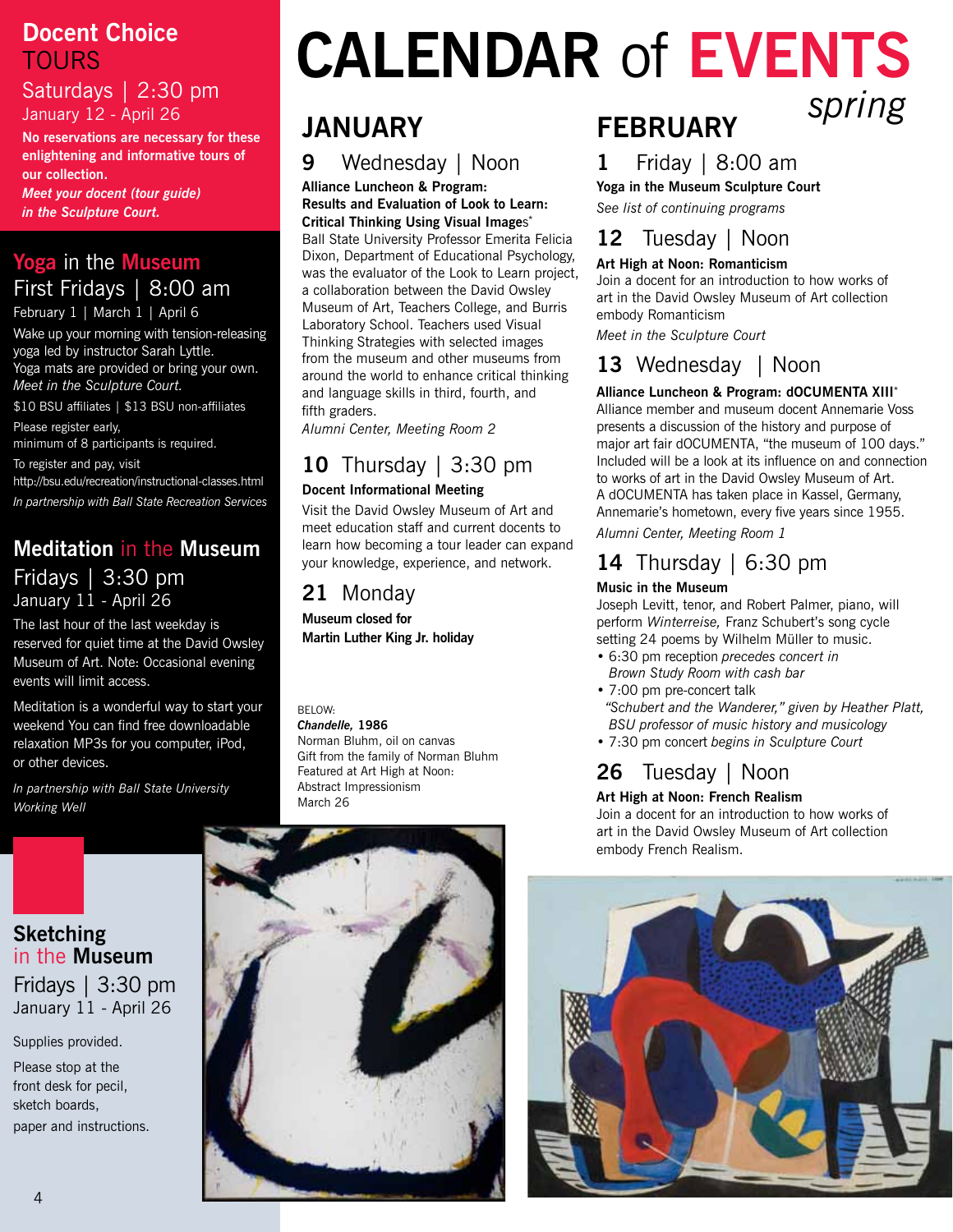# **Calendar** of **Events** *spring*

# **march**

# **1** Friday | 8:00 am

**Yoga in the Museum Sculpture Court**

*See list of continuing programs*

## **12** Tuesday | Noon

#### **Art High at Noon: Impressionism**

Join a docent for an introduction to how works of art in the David Owsley Museum of Art collection embody Impressionism.

## **13** Wednesday | Noon

#### **Alliance Luncheon & Program: New Directors at the IMA — From Education to Audience Engagement\***

In 2010 the Indianapolis Museum of Art's Education Department was changed to the Audience Engagement Department. What does the shift in title signify? Learn about the exciting new initiatives underway at the IMA, aimed at diversifying the museum's audiences and broadening its reach in the community, from Preston Bautista, director of audience engagement.

# **14** Thursday | 6:30 pm

#### **Music in the Museum**

Opera Showcase with selections from *L'elisir d'amore (The Elixir of Love*), an opera by the Italian composer Gaetano Donizetti.

- 6:30 pm reception *precedes the concert in Brown Study Room with cash bar*
- 7:30 pm concert *begins in Sculpture Court*

# **26** Tuesday | Noon

#### **Art High at Noon: Cubism**

Join a docent for an introduction to how works of art in the David Owsley Museum of Art collectionembody Cubism.

#### left:

#### *Still Life,* **1939**

Vaclav Vytlacil Gouache on paper Gift of John H. Surovek, class of 1968 in honor of Ned Griner Featured at Art High at Noon: Cubism March 26

> right: *Leaving the Port of Le Havre; Shipping***, 1883** Eugène Louis Boudin Oil on canvas Frank C. Ball Collection gift of the Ball Brothers Foundation Featured at Art High at Noon: Impressionism March 12

# **april**



**Yoga in the Museum Sculpture Court**

*See list of continuing programs*

# **9** Tuesday | Noon

#### **Art High at Noon: Fauvism**

Join a docent for an introduction to how works of art in the David Owsley Museum of Art collection embody Fauvism.

### **10** Wednesday | Noon

#### **Alliance Lunch & Program: Surprises from the Vault: A Peek at the David Owsley Museum of Art's Decorative Arts/Design Collection\***

Over the past two years, in anticipation of the reopening of the David Owsley Museum of Art's galleries in Spring 2013, independent curator and crafts historian Davira S. Taragin has been studying the museum's largely unknown decorative arts and design holdings. Her talk will focus on the treasures she has uncovered. making the museum one of the best university decorative arts/design collections in the country.

## **10** Wednesday | 5:00 pm

#### **Petty Memorial Lecture**

Creativity expert Robert Root-Bernstein, professor of physiology at Michigan State University, and 1981 MacArthur Fellow Lecture is free and open to the public. *Dinner following the lecture is \$40 for Friends, \$48 for non-members. Fine Arts Building, Recital Hall, AR 217*

# **23** Tuesday | Noon

**Art High at Noon: Abstract Expressionism** Join a docent for an introduction to how works of art in the David Owsley Museum of Art collection embody Abstract Expressionism.



**All programs are free unless otherwise noted. Programs are subject to change without notice.**

**Drop-in tours, including Art High at Noon and Tour Time, are limited to 15 people. Tour sign-up may be required to accommodate visitors. We thank you for your understanding.**

**Any visitor attending a tour or public program is eligible to receive a stamp on the Frequent Visitor Card for free merchandise, e.g. posters and catalogues.**

**The cost to join the David Owsley Museum of Art Alliance is \$15 for Friends members, and starts at \$40 for non-members. Please call 765.285.5242 for additional information.**

**Please call 765.285.5242 for additional information.**

**\* Prospective Alliance members free; Alliance members \$10 plus \$5 for lunch.**

## **Research Help** Available in the Galleries

Museum assistants will be available for posted hours in the David Owsley Museum of Art to answer questions from students and other researchers. For updates, see the "For Students" section of the museum website, www.bsu.edu/artmuseum.

# **SAVE the Date**

**Alliance Trip to the Fort Wayne Museum of Art Wednesday, May 8, 2013**

\$45 Alliance Members

\$85 Friends Members (includes Alliance membership)

\$110 (includes Friends and Alliance membership)

**Contact Jennifer Williams at jwilliams@mac.com for more information.**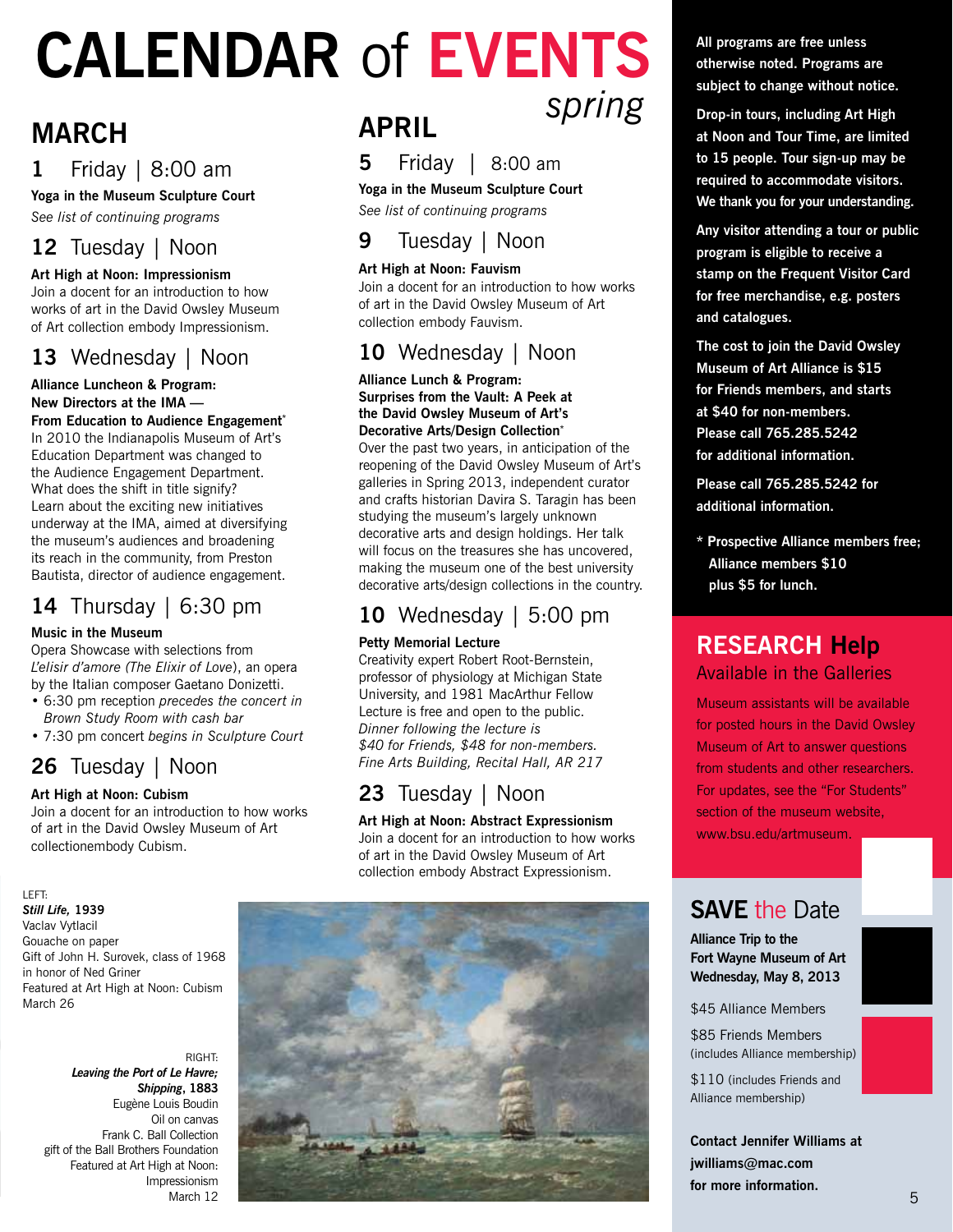

**Felicia A. Dixon** Emerita Professor of Psychology Department of Educational Psychology Ball State University

# **Look to Learn**  Sets Its Sights on the Future

Collaborative Program will expand

After more than three years of grant writing, curriculum development, and student testing, *Look to Learn*, an innovative language arts program developed by the David Owsley Museum of Art, is wrapping up its pilot program.

 Thanks to an Institute of Museum and Library Services grant, the curriculum began testing in grades 3-6 at Burris Laboratory School in the fall of 2010. The learnercentered teaching method, *Visual Thinking Strategies (VTS)*, uses art to develop critical thinking and language skills. The program utilizes the museum's collection as a way to jump-start student-driven discussions. Working with Ball State Teachers College and the Department of Educational Psychology, Burris faculty and museum staff conducted a three-year longitudinal study to determine student improvement.

Ball State University Emerita Professor of Educational Psychology Felicia Dixon served as project evaluator. She and John McConnell, a doctoral student in counseling psychology, analyzed data from Burris students and from a control group of students who attend Eastern Kentucky University (EKU) Model Laboratory School. The EKU students did not participate in the Look to Learn program or use the VTS method.

"All of the students took a critical thinking test and submitted writing samples based on viewing digital images," Dixon says. "Those students (from EKU) didn't have the strategy. We did a quantitative study and we did find differences."

 Dixon says the differences were mostly in the writing samples. She notes it is important to recognize that *Look to Learn* and *VTS* might not be the only reasons for the differences, but she acknowledges the curriculum did seem to aid in developing critical thinking skills.

"It really is a very good beginning project that shows how the strategy can be used and how the museum collection can get students immersed in critical thinking," Dixon says.

A grant from the Ball Brothers Foundation will allow the museum to expand and plan for further distribution of the *Look to Learn* program.

 Curator of Education, Tania Said, says the museum will partner with more schools over the coming year, allowing third grade students to explore *Look to Learn*. Getting the program out to more schools and students is an important consideration.

"My hope is that we can build more interest and attention for this project, and more schools can participate," she says. "Right now schools are stressing the importance of developing the twenty-first century skills of communication, collaboration, creativity, and critical thinking, which this project emphasizes. It really focuses on the Common Core."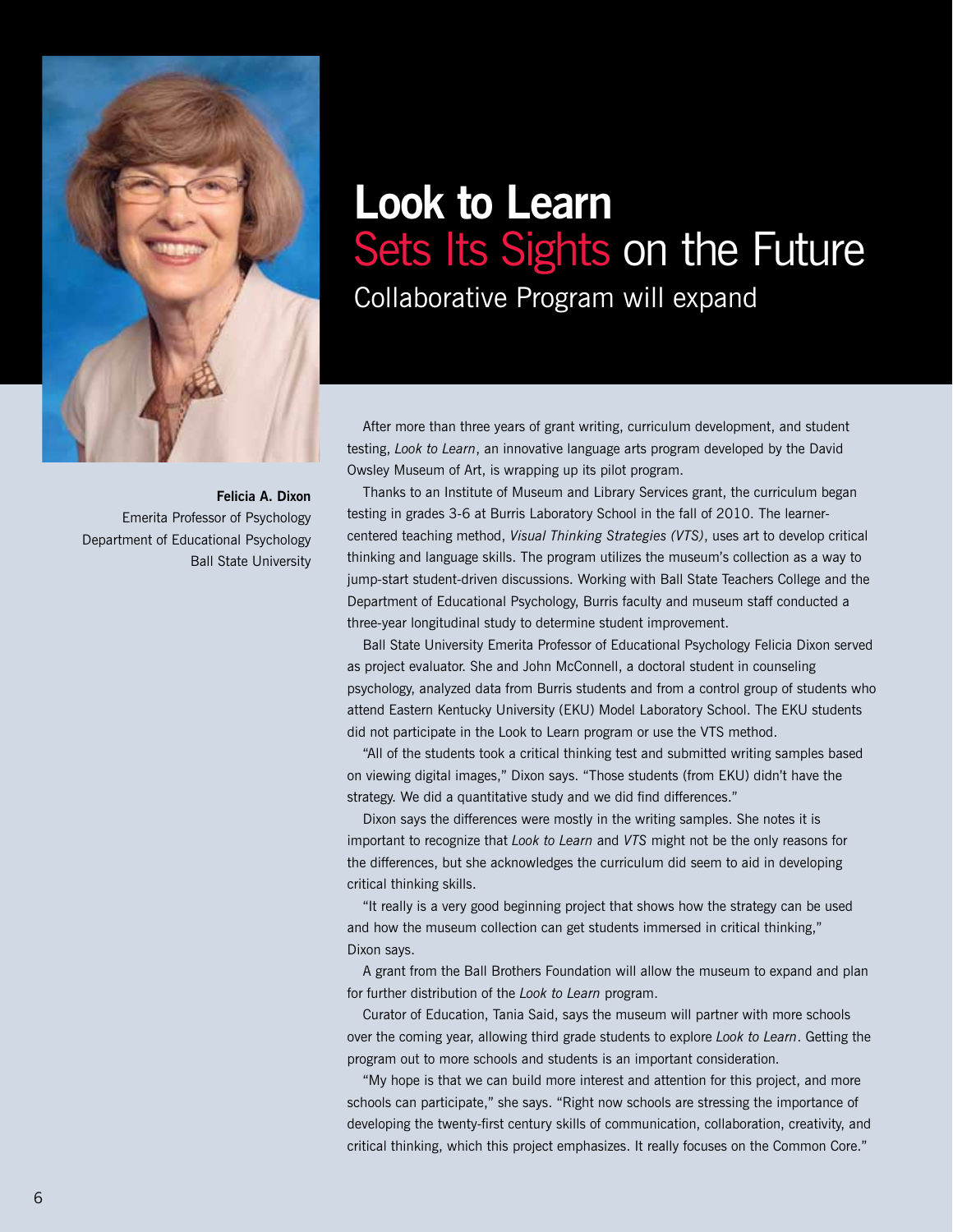# Music **in the Museum**

Schubert Song Cycle | Opera Showcase Featured



 The winter months will be brightened by the sounds of Music in the Museum when the David Owsley Museum of Art hosts two separate events in the Sculpture Court.

 On February 14, tenor Joseph Levitt will perform Franz Schubert's song cycle *Winterreise,* He will be accompanied by pianist Robert Palmer.

Levitt says his preparation includes thinking about the emotional arc of each song and the emotions with which he hopes to leave his listeners.

"When we speak our native language, emotions go with the words," he says. "But the song-cycle is performed in a foreign language. While average listeners might not understand the words, they would notice if I didn't offer those emotional variances."

At 7:00 pm Heather Platt, Ball State University professor of music history and musicology, will offer a pre-concert talk entitled "Schubert and the Wanderer."

 On March 14, the museum will host an Opera Showcase featuring music from *L'elisir d'amore (The Elixir of Love)* by Italian composer Gaetano Donizetti. Levitt will direct the student production of the opera in Emens Auditorium on April 5 and 7.

"This is an opportunity not only to have music in the museum, but to give people a taste of what is coming up and give the performers a chance to perform in front of an audience," Levitt says.

 Soloists for the Opera Showcase are Hongteak Lim, Keisha Dwan Cook, Julian Vera, Brent Maher, and Barbara Briner-Jones.

Levitt hopes the Music in the Museum experiences expose the musical arts to a new audience.

"I'm interested in reaching those who might not have come to an event in Sursa, but who are patrons of the arts," he says. "It's a great way to expand our audience."

**Both events, which are free and open to the public, will be preceded by 6:30 pm welcoming receptions in the Brown Study Room with cash bars. The concerts will begin at 7:30 pm.** 

#### **Robert Palmer**

Ruth Weldy Mauzy and Mary Weldy Porter Distinguished Professor (Piano) Ball State University



**Joseph Levitt** Director of Opera Theatre Ball State University